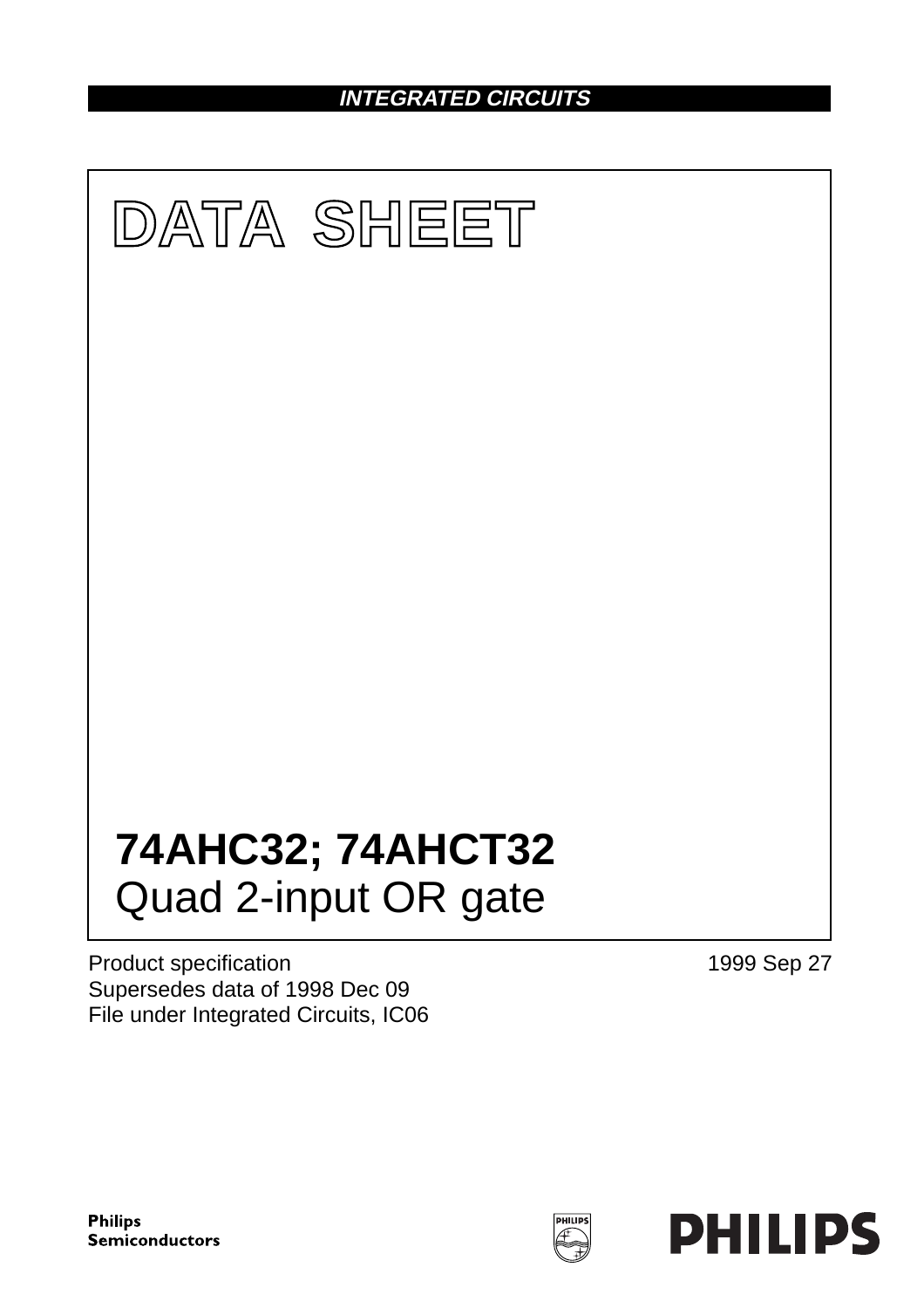## **FEATURES**

- ESD protection: HBM EIA/JESD22-A114-A exceeds 2000 V MM EIA/JESD22-A115-A exceeds 200 V CDM EIA/JESD22-C101 exceeds 1000 V
- Balanced propagation delays
- All inputs have Schmitt-trigger actions
- Inputs accepts voltages higher than  $V_{CC}$
- For AHC only: operates with CMOS input levels
- For AHCT only: operates with TTL input levels
- Specified from −40 to +85 and +125 °C.

## **DESCRIPTION**

The 74AHC/AHCT32 are high-speed Si-gate CMOS devices and are pin compatible with low power Schottky TTL (LSTTL). They are specified in compliance with JEDEC standard No. 7A.

The 74AHC/AHCT32 provides the 2-input OR function.

## **FUNCTION TABLE**

See note 1.

| <b>INPUT</b> | <b>OUTPUT</b> |    |
|--------------|---------------|----|
| nA           | nВ            | nY |
|              |               |    |
|              | н             | н  |
| н            |               | H  |
| ┙            |               |    |

### **Note**

1.  $H = HIGH$  voltage level

L = LOW voltage level.

## **QUICK REFERENCE DATA**

GND = 0 V;  $T_{amb}$  = 25 °C;  $t_r = t_f \le 3.0$  ns.

| <b>SYMBOL</b><br><b>CONDITIONS</b><br><b>PARAMETER</b> |                                   |                                                 | <b>TYPICAL</b> | <b>UNIT</b> |    |  |
|--------------------------------------------------------|-----------------------------------|-------------------------------------------------|----------------|-------------|----|--|
|                                                        |                                   |                                                 | <b>AHC</b>     | <b>AHCT</b> |    |  |
| t <sub>PHL</sub> /t <sub>PLH</sub>                     | propagation delay<br>nA, nB to nY | $C_1 = 15$ pF;<br>$V_{CC} = 5 \text{ V}$        | 3.5            | 5.0         | ns |  |
| $C_1$                                                  | input capacitance                 | $V_1 = V_{CC}$ or GND                           | 3.0            | 3.0         | рF |  |
| C <sub>O</sub>                                         | output capacitance                |                                                 | 4.0            | 4.0         | рF |  |
| $C_{PD}$                                               | power dissipation<br>capacitance  | $C_L = 50 pF;$<br>$f = 1$ MHz;<br>notes 1 and 2 | 10             | 12          | рF |  |

## **Notes**

1. C<sub>PD</sub> is used to determine the dynamic power dissipation (P<sub>D</sub> in  $\mu$ W).

 $P_D = C_{PD} \times V_{CC}^2 \times f_i + \sum (C_L \times V_{CC}^2 \times f_o)$  where:

 $f_i$  = input frequency in MHz;

 $f_0$  = output frequency in MHz;

 $\Sigma$  (C<sub>L</sub> × V<sub>CC</sub><sup>2</sup> × f<sub>o</sub>) = sum of outputs;

 $C_L$  = output load capacitance in pF;

 $V_{CC}$  = supply voltage in Volts.

2. The condition is  $V_1 = GND$  to  $V_{CC}$ .

## **PINNING**

| <b>PIN</b>      | <b>SYMBOL</b> | <b>DESCRIPTION</b> |
|-----------------|---------------|--------------------|
| 1, 4, 9 and 12  | 1A to 4A      | data inputs        |
| 2, 5, 10 and 13 | 1B to 4B      | data inputs        |
| 3, 6, 8 and 11  | 1Y to 4Y      | data outputs       |
|                 | <b>GND</b>    | ground $(0 V)$     |
| 14              | Vcc           | DC supply voltage  |

## **Quad 2-input OR gate 74AHC32; 74AHCT32**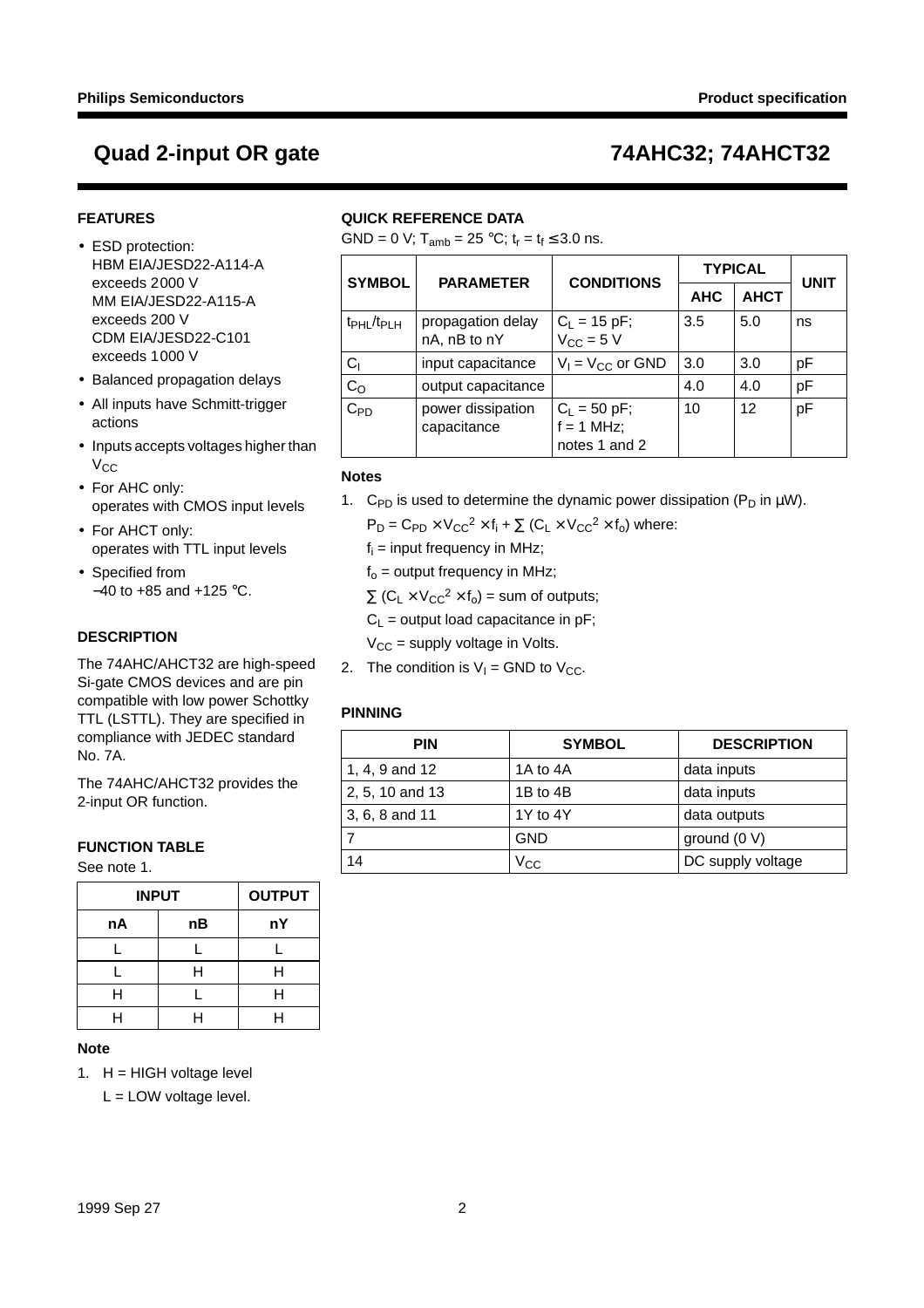## **ORDERING INFORMATION**

| <b>OUTSIDE NORTH</b> | <b>NORTH AMERICA</b> | <b>PACKAGES</b> |                |                 |                      |  |  |  |  |  |
|----------------------|----------------------|-----------------|----------------|-----------------|----------------------|--|--|--|--|--|
| <b>AMERICA</b>       |                      | <b>PINS</b>     | <b>PACKAGE</b> | <b>MATERIAL</b> | <b>CODE</b>          |  |  |  |  |  |
| 74AHC32D             | 74AHC32D             | 14              | <sub>SO</sub>  | plastic         | SOT <sub>108-1</sub> |  |  |  |  |  |
| 74AHC32PW            | 74AHC32PW DH         | 14              | <b>TSSOP</b>   | plastic         | SOT402-1             |  |  |  |  |  |
| 74AHCT32D            | 74AHCT32D            | 14              | <sub>SO</sub>  | plastic         | SOT <sub>108-1</sub> |  |  |  |  |  |
| 74AHCT32PW           | 74AHCT32PW DH        | 14              | <b>TSSOP</b>   | plastic         | SOT402-1             |  |  |  |  |  |

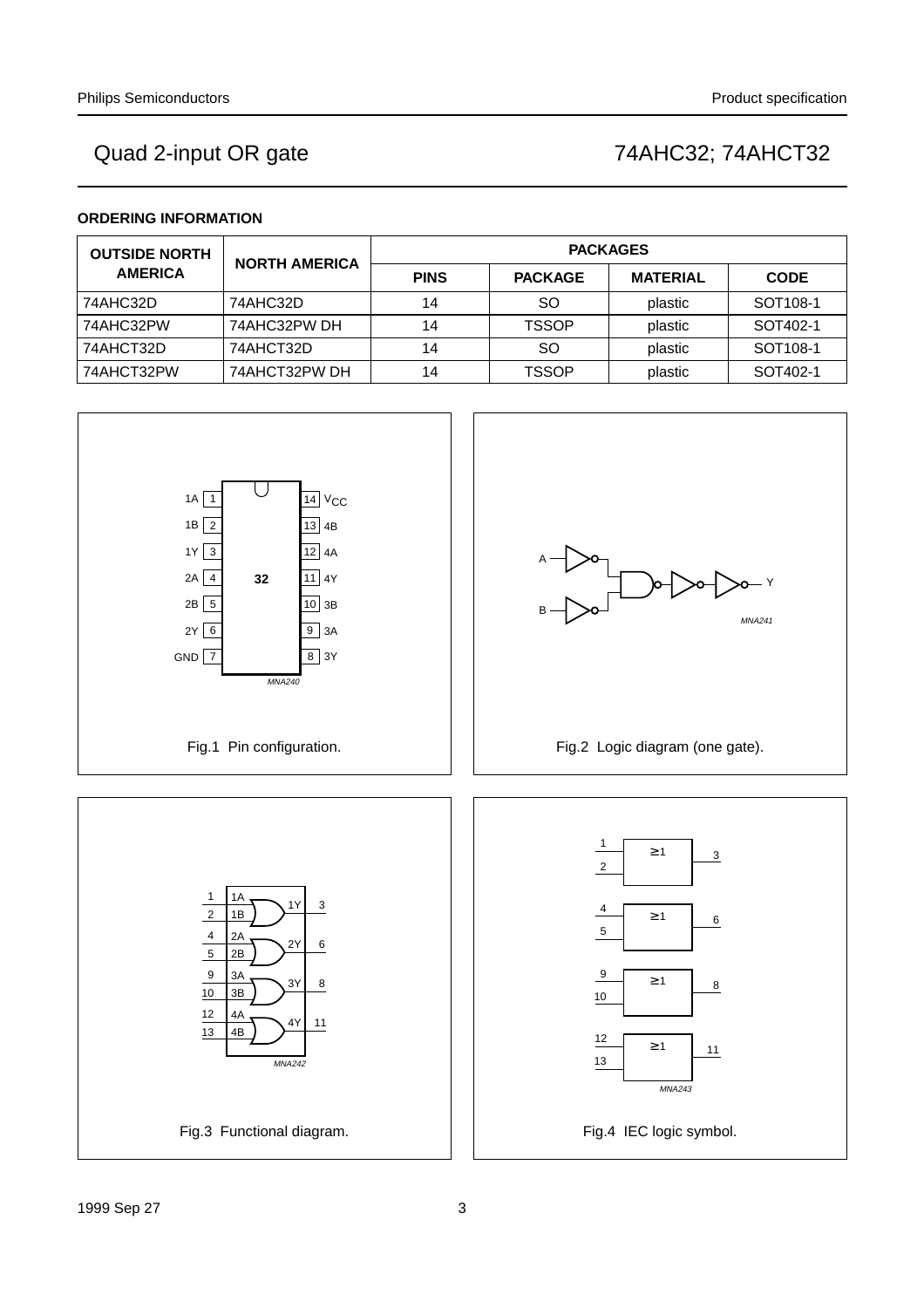## **RECOMMENDED OPERATING CONDITIONS**

| <b>SYMBOL</b>                    | <b>PARAMETER</b>                       | <b>CONDITIONS</b>                   |       | 74AHC                    |              | 74AHCT | <b>UNIT</b>              |              |             |
|----------------------------------|----------------------------------------|-------------------------------------|-------|--------------------------|--------------|--------|--------------------------|--------------|-------------|
|                                  |                                        |                                     | MIN.  | TYP.                     | MAX.         | MIN.   | TYP.                     | MAX.         |             |
| $V_{\rm CC}$                     | DC supply voltage                      |                                     | 2.0   | 5.0                      | 5.5          | 4.5    | 5.0                      | 5.5          |             |
| $V_{1}$                          | input voltage                          |                                     | 0     | $\overline{\phantom{m}}$ | 5.5          | 0      | $\overline{\phantom{m}}$ | 5.5          |             |
| $V_{\rm O}$                      | output voltage                         |                                     | 0     |                          | $V_{\rm CC}$ | 0      |                          | $V_{\rm CC}$ |             |
| l <sub>amb</sub>                 | operating ambient temperature          | see DC and AC                       | $-40$ | $+25$                    | $+85$        | $-40$  | $+25$                    | $+85$        | $^{\circ}C$ |
|                                  | characteristics per<br>range<br>device |                                     | $-40$ | $+25$                    | $+125$       | $-40$  | $+25$                    | $+125$       | $^{\circ}C$ |
| $t_r, t_f (\Delta t / \Delta f)$ | input rise and fall rates              | $V_{\text{CC}}$ = 3.3 V $\pm$ 0.3 V |       |                          | 100          |        |                          |              | ns/V        |
|                                  |                                        | $V_{CC} = 5 V \pm 0.5 V$            |       | $\overline{\phantom{m}}$ | 20           |        |                          | 20           |             |

## **LIMITING VALUES**

In accordance with the Absolute Maximum Rating System (IEC 134); voltages are referenced to GND (ground = 0 V).

| <b>SYMBOL</b>              | <b>PARAMETER</b>                                              | <b>CONDITIONS</b>                                                  | <b>MIN.</b>     | MAX.   | <b>UNIT</b> |
|----------------------------|---------------------------------------------------------------|--------------------------------------------------------------------|-----------------|--------|-------------|
| $V_{\rm CC}$               | DC supply voltage                                             |                                                                    | $-0.5$          | $+7.0$ |             |
| $V_{1}$                    | input voltage range                                           |                                                                    | $-0.5$          | $+7.0$ | V           |
| lικ                        | DC input diode current                                        | $V_1 < -0.5$ V; note 1                                             |                 | $-20$  | mA          |
| $I_{OK}$                   | DC output diode current                                       | $V_{\rm O}$ < -0.5 V or $V_{\rm O}$ > $V_{\rm CC}$ + 0.5 V; note 1 |                 | ±20    | mA          |
| $I_{\rm O}$                | DC output source or sink current $ -0.5 V < VO < VCC + 0.5 V$ |                                                                    |                 | ±25    | mA          |
| $_{\rm lcc}$               | DC V <sub>CC</sub> or GND current                             |                                                                    |                 | ±75    | mA          |
| ${\mathsf T}_{\text{stg}}$ | storage temperature range                                     |                                                                    | $-65$           | $+150$ | $^{\circ}C$ |
| $P_D$                      | power dissipation per package                                 | for temperature range: $-40$ to $+125$ °C; note 2                  | $\qquad \qquad$ | 500    | mW          |

### **Notes**

1. The input and output voltage ratings may be exceeded if the input and output current ratings are observed.

2. For SO packages: above 70 °C the value of  $P_D$  derates linearly with 8 mW/K.

For TSSOP packages: above 60 °C the value of  $P_D$  derates linearly with 5.5 mW/K.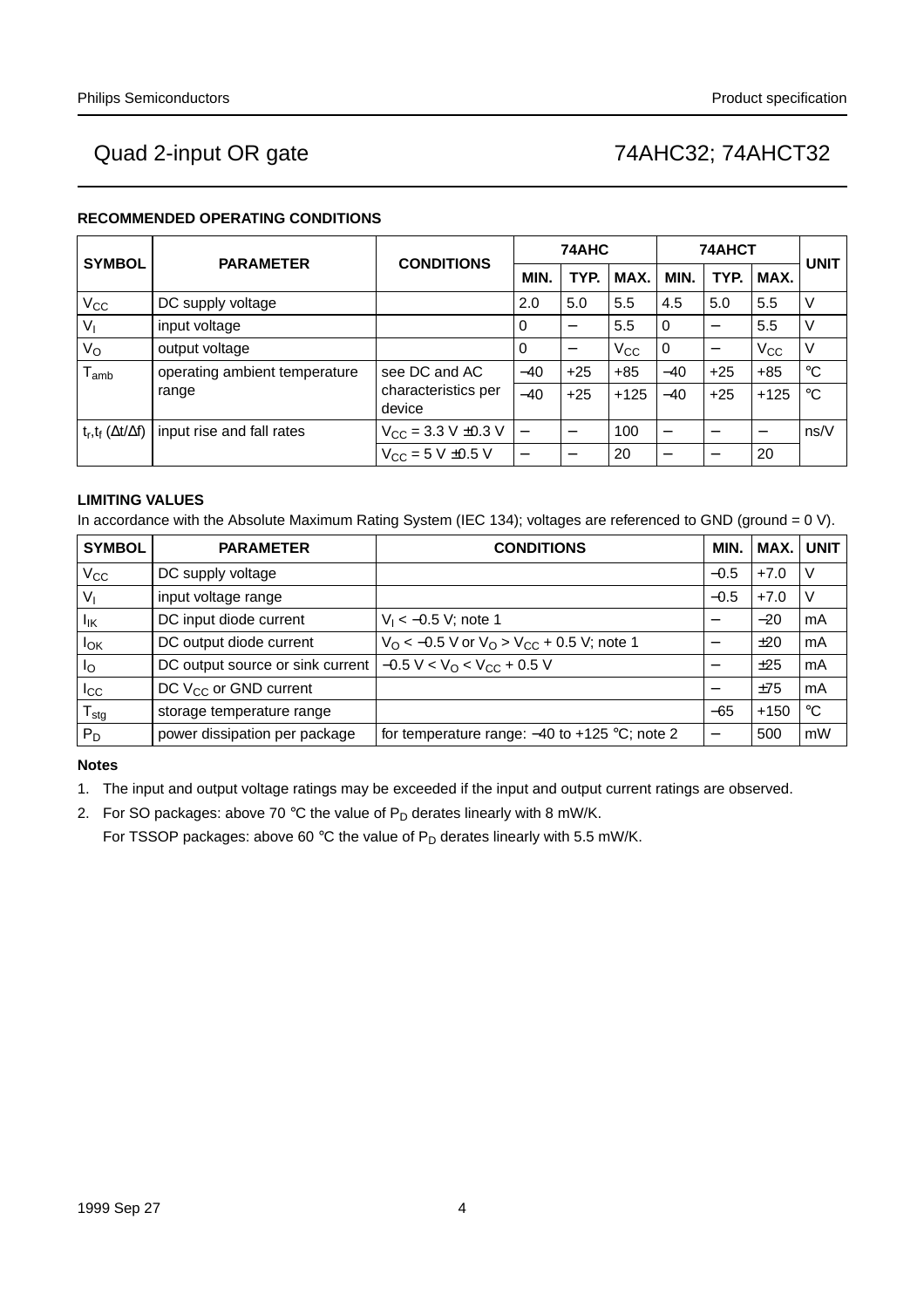## **DC CHARACTERISTICS**

## **74AHC family**

Over recommended operating conditions; voltages are referenced to GND (ground = 0 V).

|                 |                                                        | <b>TEST CONDITIONS</b>                                |              | $T_{amb}$ ( $°C$ )       |                          |                          |                          |                |                          |                          |             |
|-----------------|--------------------------------------------------------|-------------------------------------------------------|--------------|--------------------------|--------------------------|--------------------------|--------------------------|----------------|--------------------------|--------------------------|-------------|
| <b>SYMBOL</b>   | <b>PARAMETER</b>                                       |                                                       |              |                          | 25                       |                          |                          | $-40$ to $+85$ |                          | $-40$ to $+125$          | <b>UNIT</b> |
|                 |                                                        | <b>OTHER</b>                                          | $V_{CC} (V)$ | MIN.                     | TYP.                     | MAX.                     | MIN.                     | MAX.           | MIN.                     | MAX.                     |             |
| V <sub>IH</sub> | HIGH-level input                                       |                                                       | 2.0          | 1.5                      |                          | $\frac{1}{2}$            | 1.5                      |                | 1.5                      | $\equiv$                 | $\vee$      |
|                 | voltage                                                |                                                       | 3.0          | 2.1                      | $\overline{\phantom{0}}$ | $\overline{\phantom{0}}$ | 2.1                      |                | 2.1                      | $\overline{\phantom{0}}$ |             |
|                 |                                                        |                                                       | 5.5          | 3.85                     | $\overline{\phantom{0}}$ | $\equiv$                 | 3.85                     | $\equiv$       | 3.85                     | $\equiv$                 |             |
| $V_{IL}$        | LOW-level input                                        |                                                       | 2.0          | $\overline{\phantom{0}}$ | $\overline{\phantom{0}}$ | 0.5                      | $\overline{\phantom{0}}$ | 0.5            | $\qquad \qquad -$        | 0.5                      | $\vee$      |
|                 | voltage                                                |                                                       | 3.0          |                          |                          | 0.9                      | $\overline{\phantom{0}}$ | 0.9            | $\overline{a}$           | 0.9                      |             |
|                 |                                                        |                                                       | 5.5          | $\equiv$                 | $\overline{\phantom{0}}$ | 1.65                     | $\overline{\phantom{0}}$ | 1.65           | $\overline{\phantom{0}}$ | 1.65                     |             |
| $V_{OH}$        | HIGH-level output                                      | $V_1 = V_{1H}$ or $V_{1L}$ ;                          | 2.0          | 1.9                      | 2.0                      | $\equiv$                 | 1.9                      | $\equiv$       | 1.9                      | $\equiv$                 | $\vee$      |
|                 | voltage; all                                           | $I_{\Omega} = -50 \mu A$                              | 3.0          | 2.9                      | 3.0                      | $\overline{\phantom{0}}$ | 2.9                      | $\equiv$       | 2.9                      | $\overline{\phantom{0}}$ |             |
| outputs         |                                                        | 4.5                                                   | 4.4          | 4.5                      | $\overline{a}$           | 4.4                      | $\overline{a}$           | 4.4            | $\overline{a}$           |                          |             |
|                 | HIGH-level output<br>voltage                           | $V_1 = V_{1H}$ or $V_{1L}$ ;<br>$IO = -4.0$ mA        | 3.0          | 2.58                     |                          | $\equiv$                 | 2.48                     | $\equiv$       | 2.40                     | $\equiv$                 | $\vee$      |
|                 | $V_I = V_{IH}$ or $V_{IL}$ ;<br>$I_{\Omega} = -8.0$ mA | 4.5                                                   | 3.94         | $\overline{\phantom{0}}$ | $\overline{\phantom{0}}$ | 3.8                      | $\overline{\phantom{0}}$ | 3.70           | $\overline{\phantom{0}}$ |                          |             |
| V <sub>OL</sub> | LOW-level output                                       | $V_1 = V_{1H}$ or $V_{1L}$ ;                          | 2.0          | $\overline{a}$           | $\mathbf 0$              | 0.1                      | $\overline{\phantom{0}}$ | 0.1            | $\overline{a}$           | 0.1                      | $\vee$      |
|                 | voltage; all                                           | $I_{\rm O} = 50 \mu A$                                | 3.0          | $\equiv$                 | $\mathbf 0$              | 0.1                      | $\equiv$                 | 0.1            | $\equiv$                 | 0.1                      |             |
|                 | outputs                                                |                                                       | 4.5          | $\overline{\phantom{0}}$ | $\mathbf 0$              | 0.1                      | $\overline{\phantom{0}}$ | 0.1            | $\overline{\phantom{0}}$ | 0.1                      |             |
|                 | LOW-level output<br>voltage                            | $V_I = V_{IH}$ or $V_{IL}$ ;<br>$IO = 4 mA$           | 3.0          | $\overline{\phantom{0}}$ |                          | 0.36                     | $\equiv$                 | 0.44           | $\overline{\phantom{0}}$ | 0.55                     | $\vee$      |
|                 |                                                        | $V_I = V_{IH}$ or $V_{IL}$ ;<br>$IO = 8 mA$           | 4.5          | $\equiv$                 | $\overline{\phantom{0}}$ | 0.36                     | $\equiv$                 | 0.44           | $\overline{a}$           | 0.55                     |             |
| $I_{\rm L}$     | input leakage<br>current                               | $V_1 = V_{CC}$ or GND                                 | 5.5          | $\overline{\phantom{0}}$ | $\overline{\phantom{0}}$ | 0.1                      | $\overline{\phantom{0}}$ | 1.0            | $\overline{\phantom{0}}$ | 2.0                      | $\mu A$     |
| $I_{OZ}$        | 3-state output<br>OFF current                          | $V_I = V_{IH}$ or $V_{IL}$ ;<br>$V_O = V_{CC}$ or GND | 5.5          | $\overline{\phantom{0}}$ | $\overline{\phantom{0}}$ | ±0.25                    | $\overline{\phantom{0}}$ | ±2.5           | $\overline{\phantom{0}}$ | ±10.0                    | $\mu$ A     |
| $I_{\rm CC}$    | quiescent supply<br>current                            | $V_1 = V_{CC}$ or GND;<br>$I_{\rm O} = 0$             | 5.5          | $\qquad \qquad -$        | $\qquad \qquad -$        | 2.0                      | $\overline{\phantom{0}}$ | 20             | $\overline{\phantom{0}}$ | 40                       | $\mu$ A     |
| C <sub>1</sub>  | input capacitance                                      |                                                       |              | $\overline{\phantom{0}}$ | 3                        | 10                       | $\equiv$                 | 10             | $\qquad \qquad -$        | 10                       | pF          |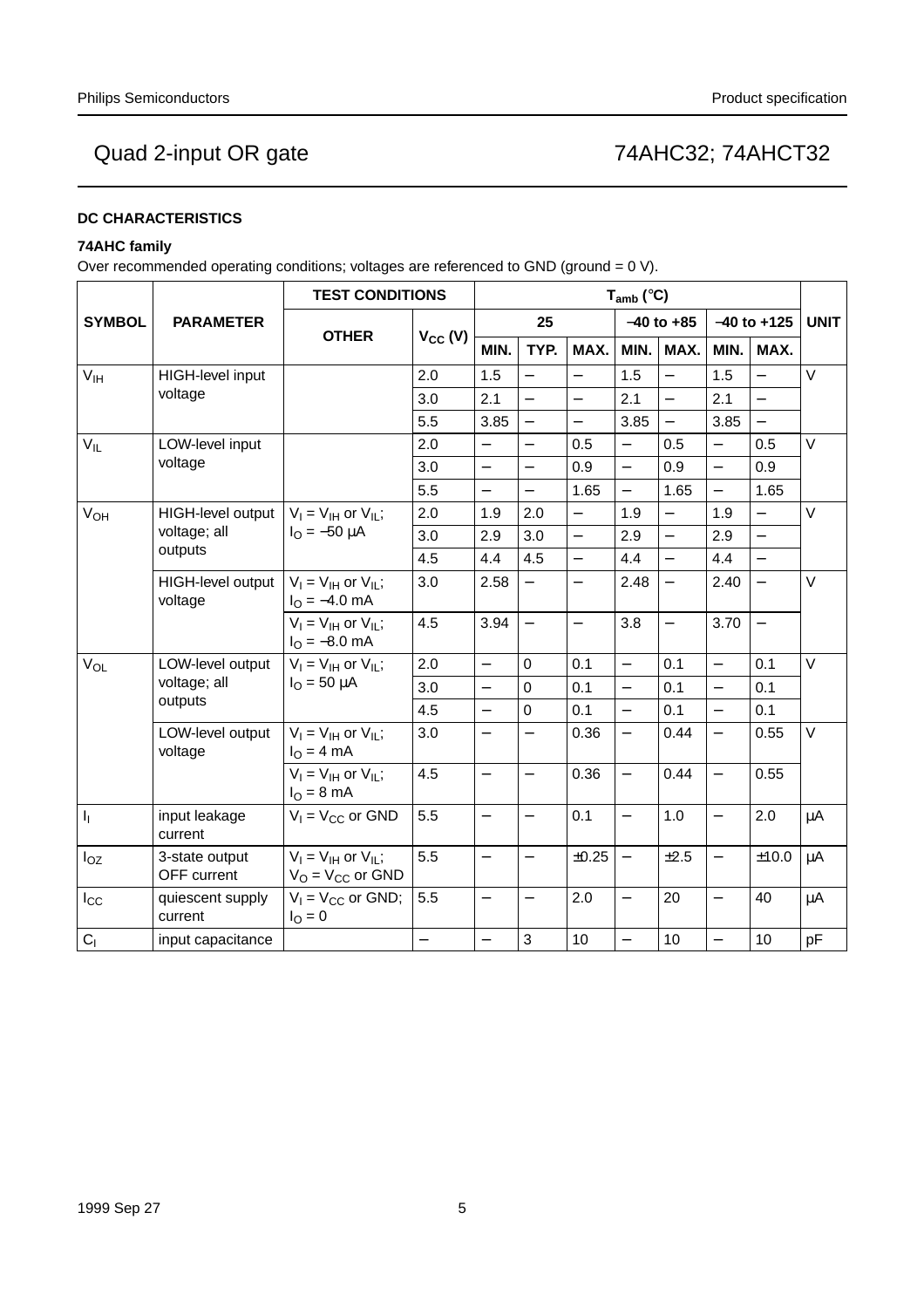## **74AHCT family**

Over recommended operating conditions; voltages are referenced to GND (ground = 0 V).

|                           | <b>TEST CONDITIONS</b>                                     |                                                                                                                            |                      |                          |                          | $T_{amb}$ (°C)           |                          |                          |                          |                          |             |
|---------------------------|------------------------------------------------------------|----------------------------------------------------------------------------------------------------------------------------|----------------------|--------------------------|--------------------------|--------------------------|--------------------------|--------------------------|--------------------------|--------------------------|-------------|
| <b>SYMBOL</b>             | <b>PARAMETER</b>                                           |                                                                                                                            |                      |                          | 25                       |                          |                          | $-40$ to $+85$           |                          | $-40$ to $+125$          | <b>UNIT</b> |
|                           |                                                            | <b>OTHER</b>                                                                                                               | $V_{CC} (V)$<br>MIN. |                          | TYP.                     | MAX.                     | MIN.                     | MAX.                     | MIN.                     | MAX.                     |             |
| V <sub>IH</sub>           | HIGH-level input<br>voltage                                |                                                                                                                            | 4.5 to 5.5           | 2.0                      | $\overline{\phantom{0}}$ |                          | 2.0                      | $\equiv$                 | 2.0                      |                          | $\vee$      |
| $V_{IL}$                  | LOW-level input<br>voltage                                 |                                                                                                                            | 4.5 to 5.5           | $\equiv$                 | $\equiv$                 | 0.8                      | $\equiv$                 | 0.8                      | $\equiv$                 | 0.8                      | $\vee$      |
| $V_{OH}$                  | HIGH-level output<br>voltage; all<br>outputs               | $V_1 = V_{1H}$ or $V_{1L}$ ;<br>$I_{\Omega} = -50 \mu A$                                                                   | 4.5                  | 4.4                      | 4.5                      | $\overline{\phantom{0}}$ | 4.4                      | $\overline{\phantom{0}}$ | 4.4                      |                          | $\vee$      |
|                           | HIGH-level output<br>voltage                               | $V_I = V_{IH}$ or $V_{IL}$ ;<br>$I_{\text{O}} = -8.0 \text{ mA}$                                                           | 4.5                  | 3.94                     | $\equiv$                 | $\equiv$                 | 3.8                      | $\overline{\phantom{0}}$ | 3.70                     | $\overline{\phantom{0}}$ | $\vee$      |
| $V_{OL}$                  | LOW-level output<br>voltage; all<br>outputs                | $V_1 = V_{1H}$ or $V_{1I}$ ;<br>$I_{\text{O}} = 50 \mu A$                                                                  | 4.5                  | $\overline{\phantom{0}}$ | $\mathbf 0$              | 0.1                      | $\overline{\phantom{0}}$ | 0.1                      | $\overline{\phantom{0}}$ | 0.1                      | $\vee$      |
|                           | LOW-level output<br>voltage                                | $V_I = V_{IH}$ or $V_{IL}$ ;<br>$I_{\rm O} = 8 \text{ mA}$                                                                 | 4.5                  | $\overline{\phantom{0}}$ | $\overline{\phantom{0}}$ | 0.36                     | $\overline{\phantom{0}}$ | 0.44                     | $\overline{\phantom{0}}$ | 0.55                     | $\vee$      |
| $\mathbf{I}_{\mathbf{I}}$ | input leakage<br>current                                   | $V_I = V_{IH}$ or $V_{IL}$                                                                                                 | 5.5                  | $\qquad \qquad -$        | $\qquad \qquad -$        | 0.1                      | $\overline{\phantom{0}}$ | 1.0                      | $\equiv$                 | 2.0                      | μA          |
| $I_{OZ}$                  | 3-state output<br>OFF current                              | $V_1 = V_{1H}$ or $V_{1L}$ ;<br>$V_O = V_{CC}$ or GND<br>per input pin;<br>other inputs at<br>$V_{CC}$ or GND;<br>$IO = 0$ | 5.5                  | $\overline{\phantom{0}}$ | $\overline{\phantom{0}}$ | ±0.25                    | $\overline{\phantom{m}}$ | ±2.5                     | $\qquad \qquad -$        | ±10.0                    | $\mu$ A     |
| $I_{\rm CC}$              | quiescent supply<br>current                                | $V_1 = V_{CC}$ or GND;<br>$I_{\rm O} = 0$                                                                                  | 5.5                  | $\overline{\phantom{0}}$ | $\equiv$                 | 2.0                      | $\overline{\phantom{0}}$ | 20                       | $\equiv$                 | 40                       | μA          |
| $\Delta I_{CC}$           | additional<br>quiescent supply<br>current per input<br>pin | $V_1 = V_{CC} - 2.1 V$<br>other inputs at<br>V <sub>CC</sub> or GND;<br>$I_{\rm O} = 0$                                    | 4.5 to 5.5           | $\overline{\phantom{m}}$ | $\overline{\phantom{0}}$ | 1.35                     | $\overline{\phantom{0}}$ | 1.5                      | $\overline{\phantom{0}}$ | 1.5                      | mA          |
| C <sub>1</sub>            | input capacitance                                          |                                                                                                                            |                      |                          | 3                        | 10                       | $\overline{\phantom{0}}$ | 10                       |                          | 10                       | pF          |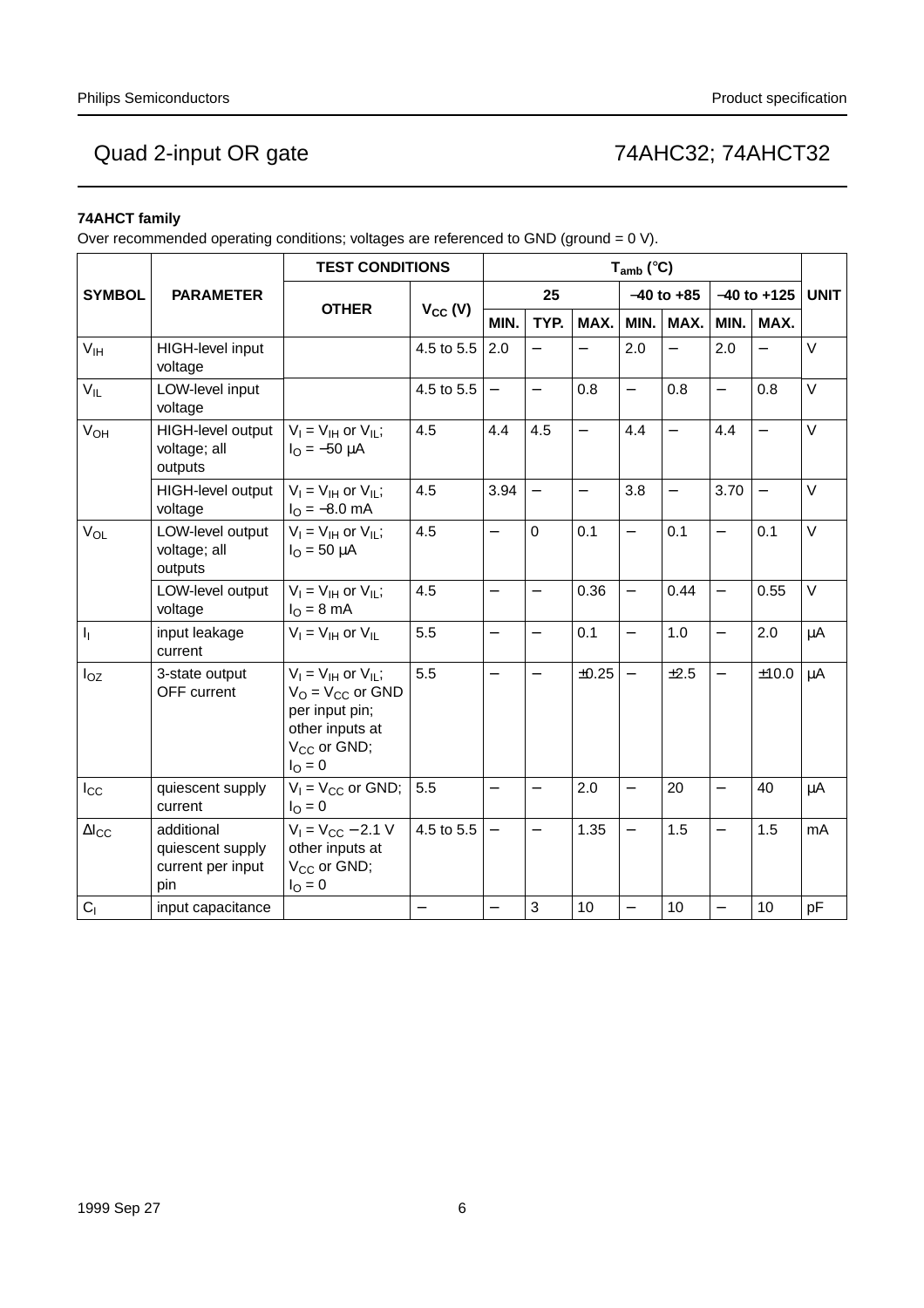## **AC CHARACTERISTICS**

## **Type 74AHC32**

GND = 0 V;  $t_r = t_f \le 3.0$  ns.

|                                    |                                          | <b>TEST CONDITIONS</b> | $T_{amb}$ (°C) |                          |      |      |      |                |      |                 |    |
|------------------------------------|------------------------------------------|------------------------|----------------|--------------------------|------|------|------|----------------|------|-----------------|----|
| <b>SYMBOL</b>                      | <b>PARAMETER</b>                         | <b>WAVEFORMS</b>       |                |                          | 25   |      |      | $-40$ to $+85$ |      | $-40$ to $+125$ |    |
|                                    |                                          |                        | $C_L$          | MIN.                     | TYP. | MAX. | MIN. | MAX.           | MIN. | MAX.            |    |
| $V_{CC}$ = 3.0 to 3.6 V; note 1    |                                          |                        |                |                          |      |      |      |                |      |                 |    |
| t <sub>PHL</sub> /t <sub>PLH</sub> | propagation delay<br>nA, nB to nY        | see Figs 5 and 6       | 15pF           | $\qquad \qquad -$        | 3.9  | 7.9  | 1.0  | 9.5            | 1.0  | 10.0            | ns |
|                                    | propagation delay<br>nA, nB to nY        |                        | 50 pF          |                          | 5.6  | 11.4 | 1.0  | 13             | 1.0  | 14.5            | ns |
|                                    | $V_{CC}$ = 4.5 to 5.5 V; note 2          |                        |                |                          |      |      |      |                |      |                 |    |
| t <sub>PHL</sub> /t <sub>PLH</sub> | propagation delay<br>$nA$ , $nB$ to $nY$ | see Figs 5 and 6       | 15pF           | $\qquad \qquad -$        | 2.8  | 5.5  | 1.0  | 6.5            | 1.0  | 7.0             | ns |
|                                    | propagation delay<br>nA, nB to nY        |                        | 50 pF          | $\overline{\phantom{0}}$ | 4.1  | 7.5  | 1.0  | 8.5            | 1.0  | 9.5             | ns |

## **Notes**

- 1. Typical values at  $V_{CC} = 3.3$  V.
- 2. Typical values at  $V_{CC} = 5.0 V$ .

## **Type 74AHCT32**

 $GND = 0$  V;  $t_r = t_f \leq 3.0$  ns.

|                                    |                                   | <b>TEST CONDITIONS</b> |               | $T_{amb}$ (°C) |      |                |      |                 |      |             |    |
|------------------------------------|-----------------------------------|------------------------|---------------|----------------|------|----------------|------|-----------------|------|-------------|----|
| <b>SYMBOL</b><br><b>PARAMETER</b>  |                                   | $C_L$                  | 25            |                |      | $-40$ to $+85$ |      | $-40$ to $+125$ |      | <b>UNIT</b> |    |
|                                    | <b>WAVEFORMS</b>                  |                        | MIN.          | TYP.           | MAX. | MIN.           | MAX. | MIN.            | MAX. |             |    |
|                                    | $V_{CC}$ = 4.5 to 5.5 V; note 1   |                        |               |                |      |                |      |                 |      |             |    |
| t <sub>PHL</sub> /t <sub>PLH</sub> | propagation delay<br>nA, nB to nY | see Figs 5 and 6 $ $   | 15 pF $\vert$ |                | 3.1  | 6.9            | 1.0  | 8.0             | 1.0  | 9.0         | ns |
|                                    | propagation delay<br>nA, nB to nY |                        | 50 pF         |                | 4.3  | 7.9            | 1.0  | 9.0             | 1.0  | 10.0        | ns |

## **Note**

1. Typical values at  $V_{CC} = 5.0$  V.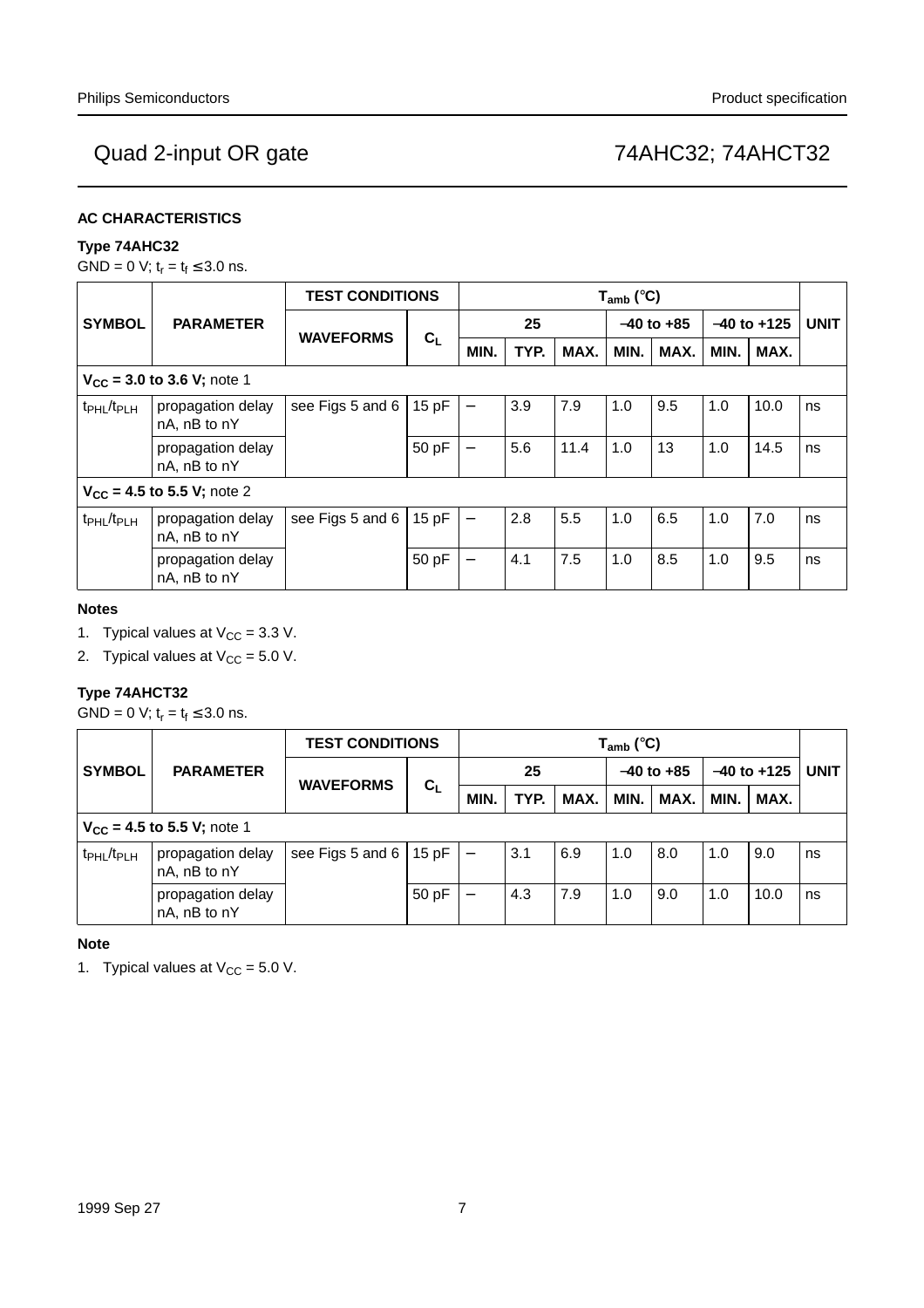## **AC WAVEFORMS**



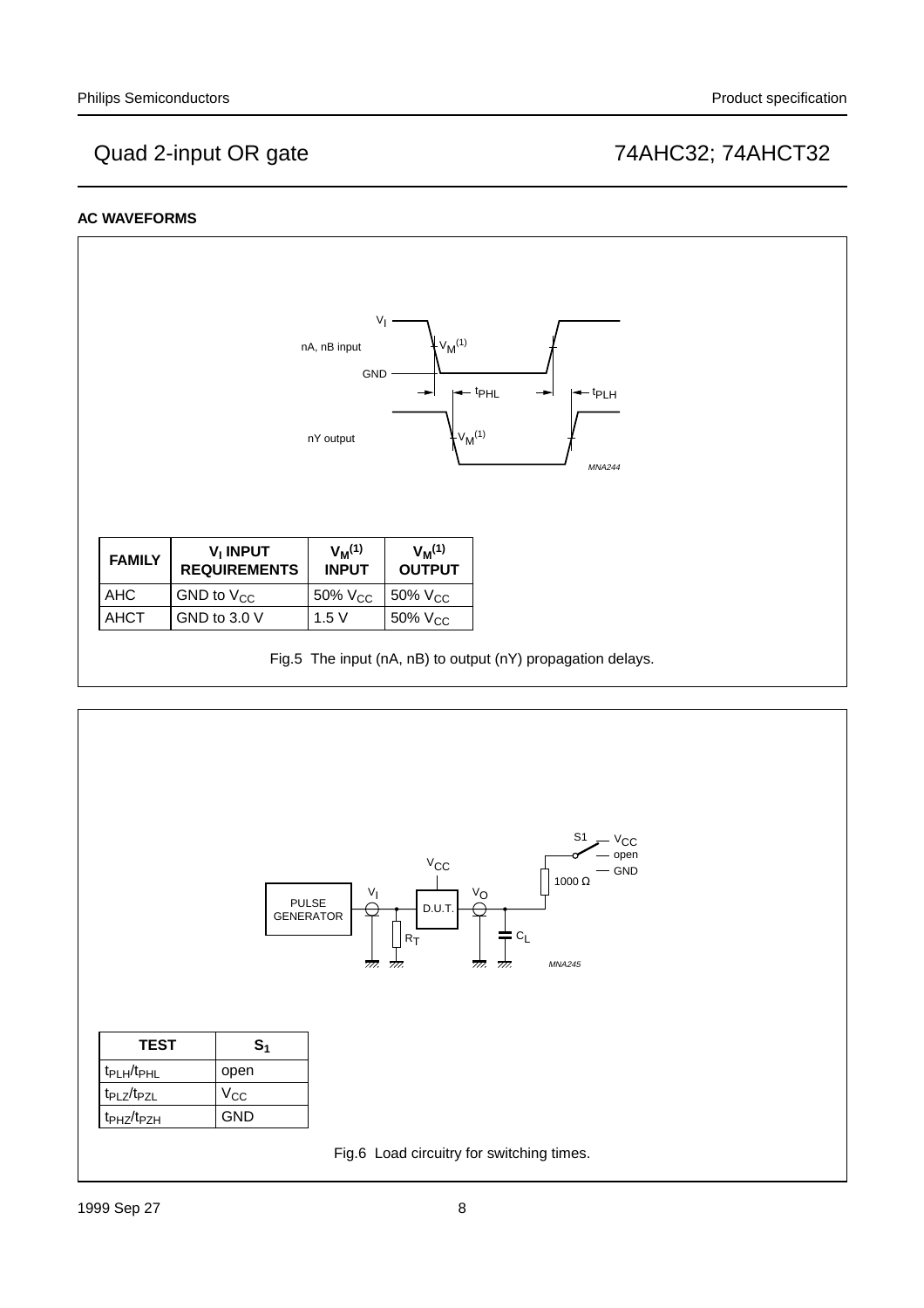## **PACKAGE OUTLINES**

**SO14: plastic small outline package; 14 leads; body width 3.9 mm SOT108-1**

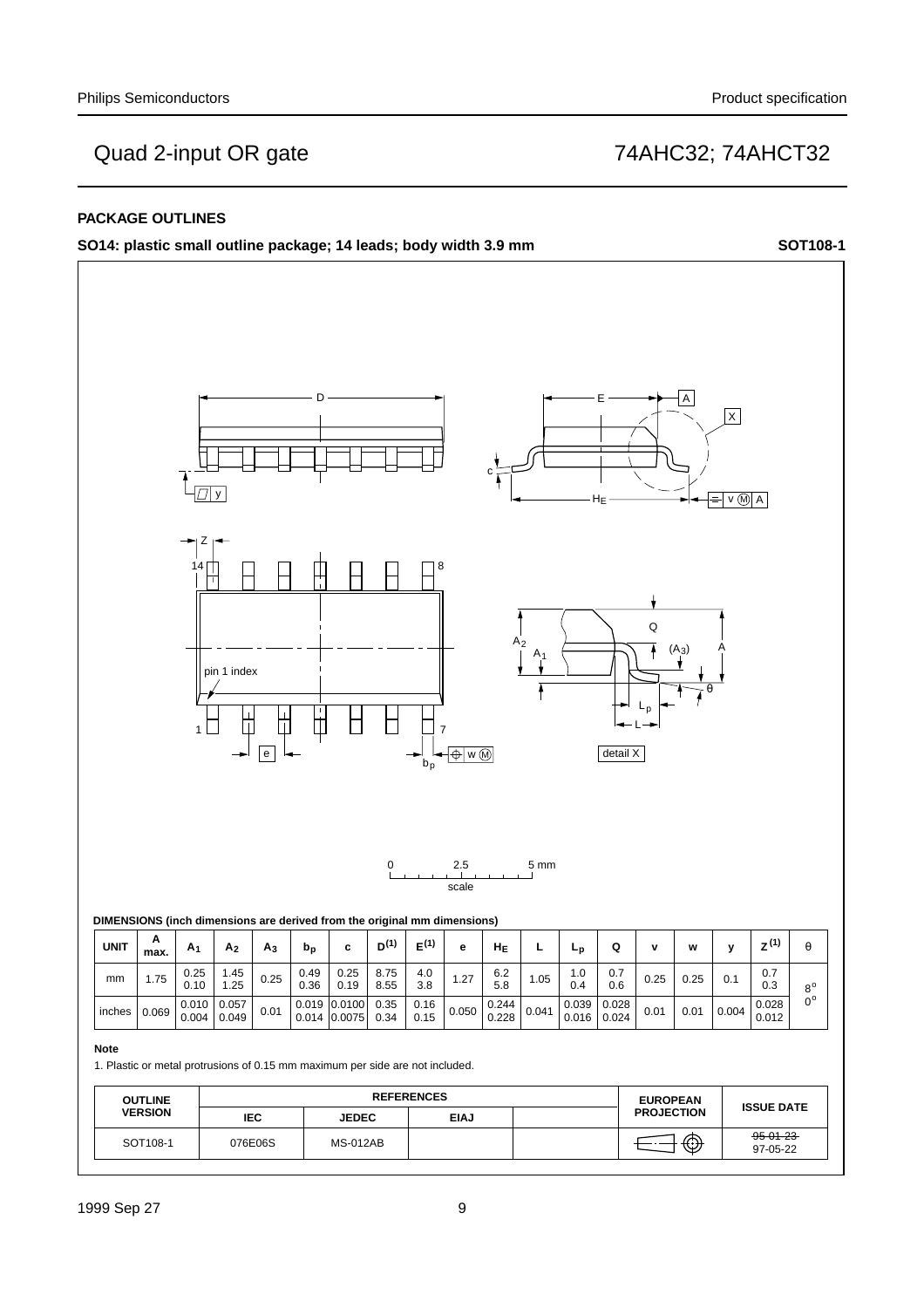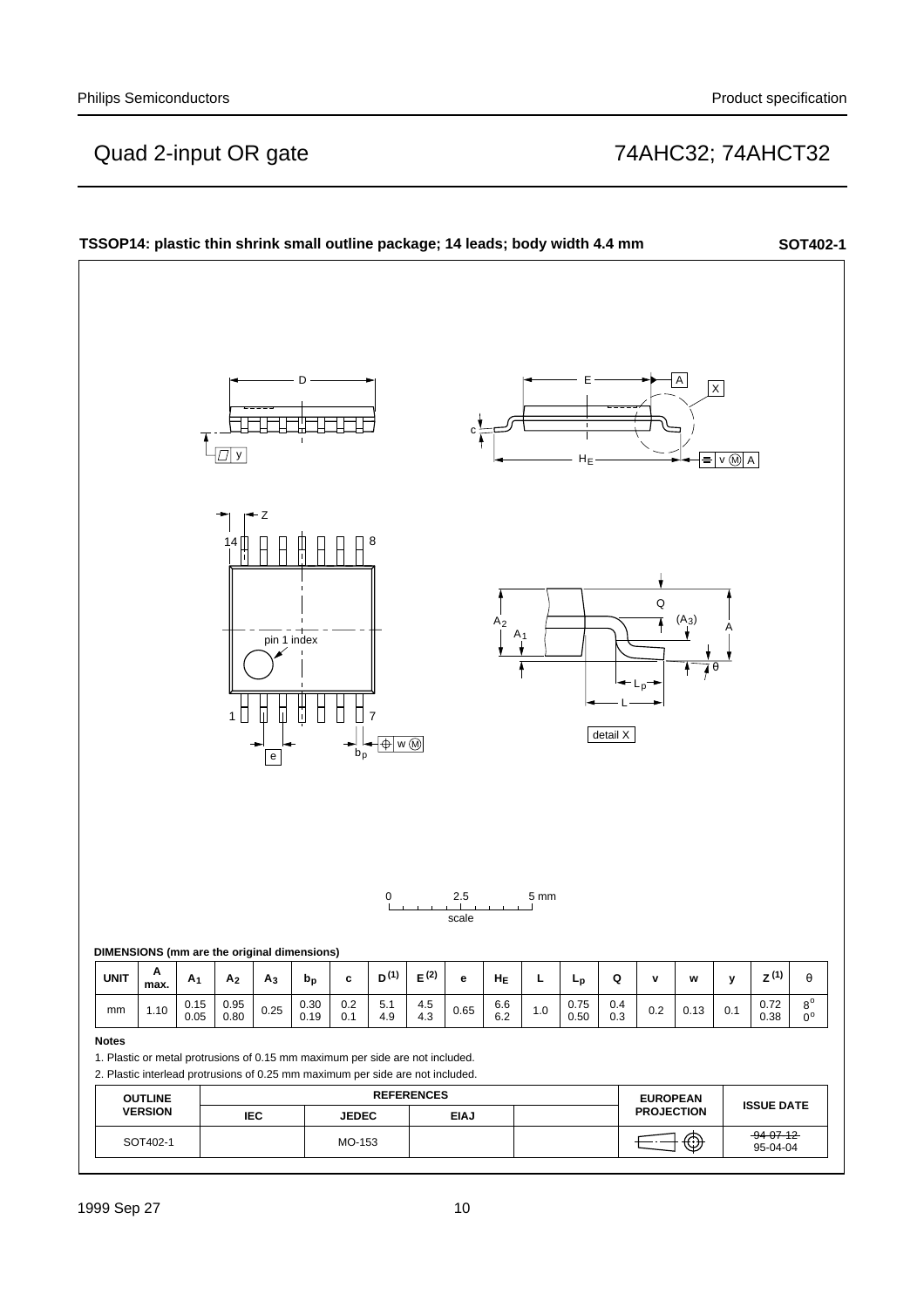## **SOLDERING**

### **Introduction to soldering surface mount packages**

This text gives a very brief insight to a complex technology. A more in-depth account of soldering ICs can be found in our "Data Handbook IC26; Integrated Circuit Packages" (document order number 9398 652 90011).

There is no soldering method that is ideal for all surface mount IC packages. Wave soldering is not always suitable for surface mount ICs, or for printed-circuit boards with high population densities. In these situations reflow soldering is often used.

## **Reflow soldering**

Reflow soldering requires solder paste (a suspension of fine solder particles, flux and binding agent) to be applied to the printed-circuit board by screen printing, stencilling or pressure-syringe dispensing before package placement.

Several methods exist for reflowing; for example, infrared/convection heating in a conveyor type oven. Throughput times (preheating, soldering and cooling) vary between 100 and 200 seconds depending on heating method.

Typical reflow peak temperatures range from 215 to 250 °C. The top-surface temperature of the packages should preferable be kept below 230 °C.

## **Wave soldering**

Conventional single wave soldering is not recommended for surface mount devices (SMDs) or printed-circuit boards with a high component density, as solder bridging and non-wetting can present major problems.

To overcome these problems the double-wave soldering method was specifically developed.

If wave soldering is used the following conditions must be observed for optimal results:

- Use a double-wave soldering method comprising a turbulent wave with high upward pressure followed by a smooth laminar wave.
- For packages with leads on two sides and a pitch (e):
	- larger than or equal to 1.27 mm, the footprint longitudinal axis is **preferred** to be parallel to the transport direction of the printed-circuit board;
	- smaller than 1.27 mm, the footprint longitudinal axis **must** be parallel to the transport direction of the printed-circuit board.

The footprint must incorporate solder thieves at the downstream end.

• For packages with leads on four sides, the footprint must be placed at a 45° angle to the transport direction of the printed-circuit board. The footprint must incorporate solder thieves downstream and at the side corners.

During placement and before soldering, the package must be fixed with a droplet of adhesive. The adhesive can be applied by screen printing, pin transfer or syringe dispensing. The package can be soldered after the adhesive is cured.

Typical dwell time is 4 seconds at 250 °C. A mildly-activated flux will eliminate the need for removal of corrosive residues in most applications.

## **Manual soldering**

Fix the component by first soldering two diagonally-opposite end leads. Use a low voltage (24 V or less) soldering iron applied to the flat part of the lead. Contact time must be limited to 10 seconds at up to 300 °C.

When using a dedicated tool, all other leads can be soldered in one operation within 2 to 5 seconds between 270 and 320 °C.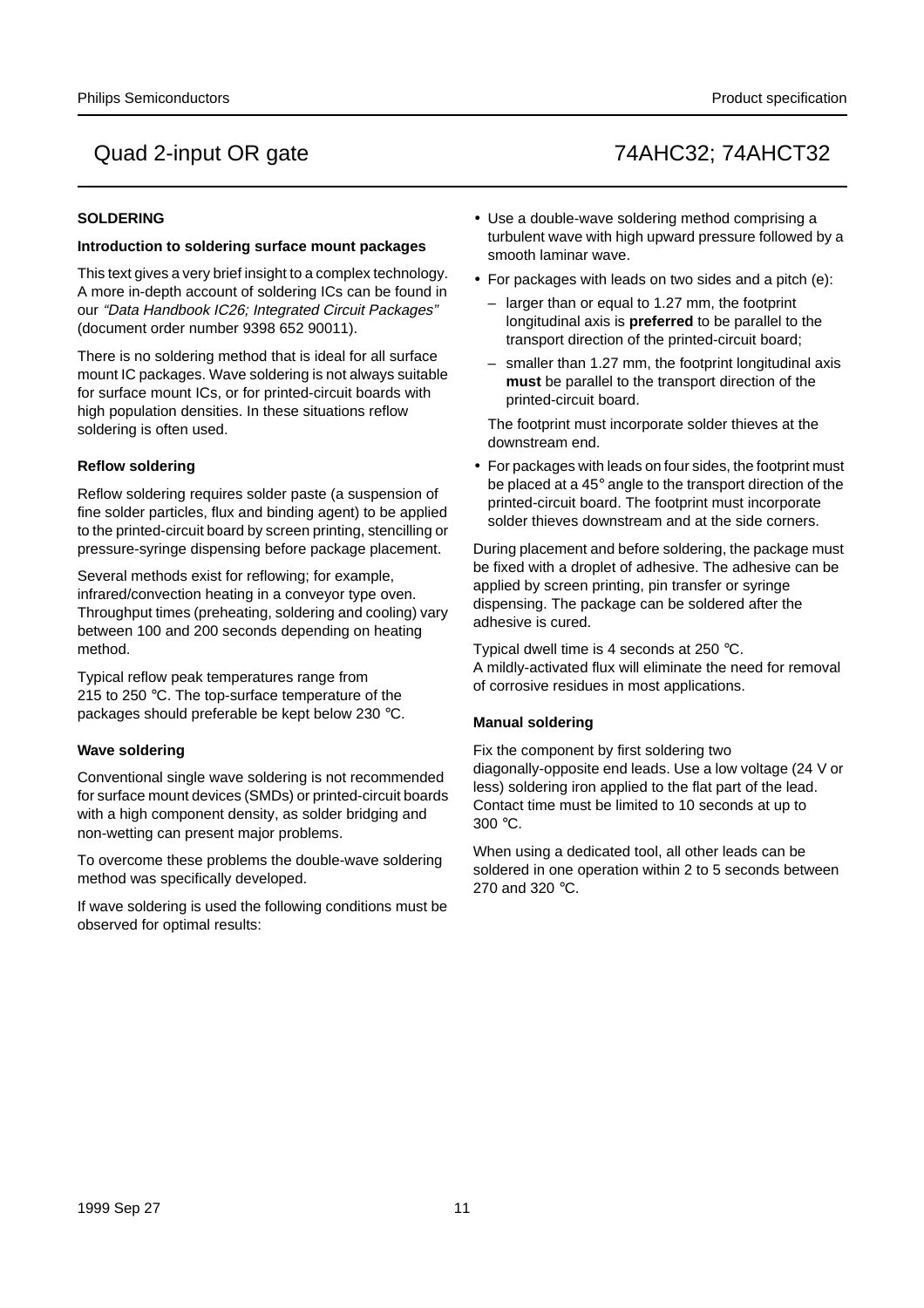## **Suitability of surface mount IC packages for wave and reflow soldering methods**

| <b>PACKAGE</b>                         | <b>SOLDERING METHOD</b>           |                       |  |  |  |  |  |
|----------------------------------------|-----------------------------------|-----------------------|--|--|--|--|--|
|                                        | <b>WAVE</b>                       | REFLOW <sup>(1)</sup> |  |  |  |  |  |
| BGA, LFBGA, SQFP, TFBGA                | not suitable                      | suitable              |  |  |  |  |  |
| HLQFP, HSQFP, HSOP, HTQFP, HTSSOP, SMS | not suitable $(2)$                | suitable              |  |  |  |  |  |
| $PLCC(3)$ , SO, SOJ                    | suitable                          | suitable              |  |  |  |  |  |
| LQFP, QFP, TQFP                        | not recommended <sup>(3)(4)</sup> | suitable              |  |  |  |  |  |
| SSOP, TSSOP, VSO                       | not recommended <sup>(5)</sup>    | suitable              |  |  |  |  |  |

### **Notes**

- 1. All surface mount (SMD) packages are moisture sensitive. Depending upon the moisture content, the maximum temperature (with respect to time) and body size of the package, there is a risk that internal or external package cracks may occur due to vaporization of the moisture in them (the so called popcorn effect). For details, refer to the Drypack information in the "Data Handbook IC26; Integrated Circuit Packages; Section: Packing Methods".
- 2. These packages are not suitable for wave soldering as a solder joint between the printed-circuit board and heatsink (at bottom version) can not be achieved, and as solder may stick to the heatsink (on top version).
- 3. If wave soldering is considered, then the package must be placed at a  $45^\circ$  angle to the solder wave direction. The package footprint must incorporate solder thieves downstream and at the side corners.
- 4. Wave soldering is only suitable for LQFP, TQFP and QFP packages with a pitch (e) equal to or larger than 0.8 mm; it is definitely not suitable for packages with a pitch (e) equal to or smaller than 0.65 mm.
- 5. Wave soldering is only suitable for SSOP and TSSOP packages with a pitch (e) equal to or larger than 0.65 mm; it is definitely not suitable for packages with a pitch (e) equal to or smaller than 0.5 mm.

## **DEFINITIONS**

| Data sheet status                                                                                              |                                                                                       |  |  |  |  |
|----------------------------------------------------------------------------------------------------------------|---------------------------------------------------------------------------------------|--|--|--|--|
| Objective specification                                                                                        | This data sheet contains target or goal specifications for product development.       |  |  |  |  |
| Preliminary specification                                                                                      | This data sheet contains preliminary data; supplementary data may be published later. |  |  |  |  |
| Product specification                                                                                          | This data sheet contains final product specifications.                                |  |  |  |  |
| <b>Limiting values</b>                                                                                         |                                                                                       |  |  |  |  |
| Limiting values given are in accordance with the Absolute Maximum Rating System (IEC 134). Stress above one or |                                                                                       |  |  |  |  |

more of the limiting values may cause permanent damage to the device. These are stress ratings only and operation of the device at these or at any other conditions above those given in the Characteristics sections of the specification is not implied. Exposure to limiting values for extended periods may affect device reliability.

### **Application information**

Where application information is given, it is advisory and does not form part of the specification.

### **LIFE SUPPORT APPLICATIONS**

These products are not designed for use in life support appliances, devices, or systems where malfunction of these products can reasonably be expected to result in personal injury. Philips customers using or selling these products for use in such applications do so at their own risk and agree to fully indemnify Philips for any damages resulting from such improper use or sale.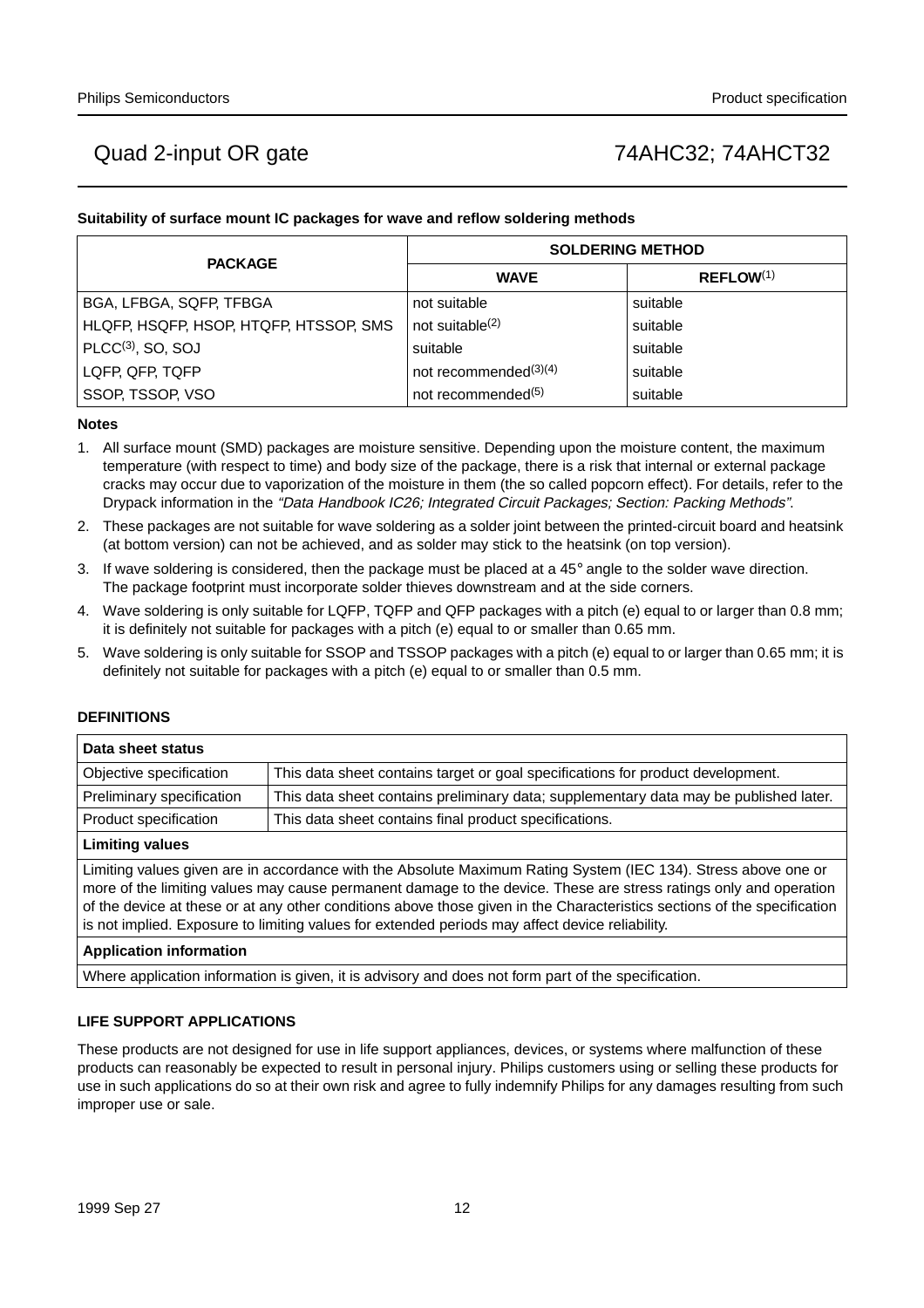**NOTES**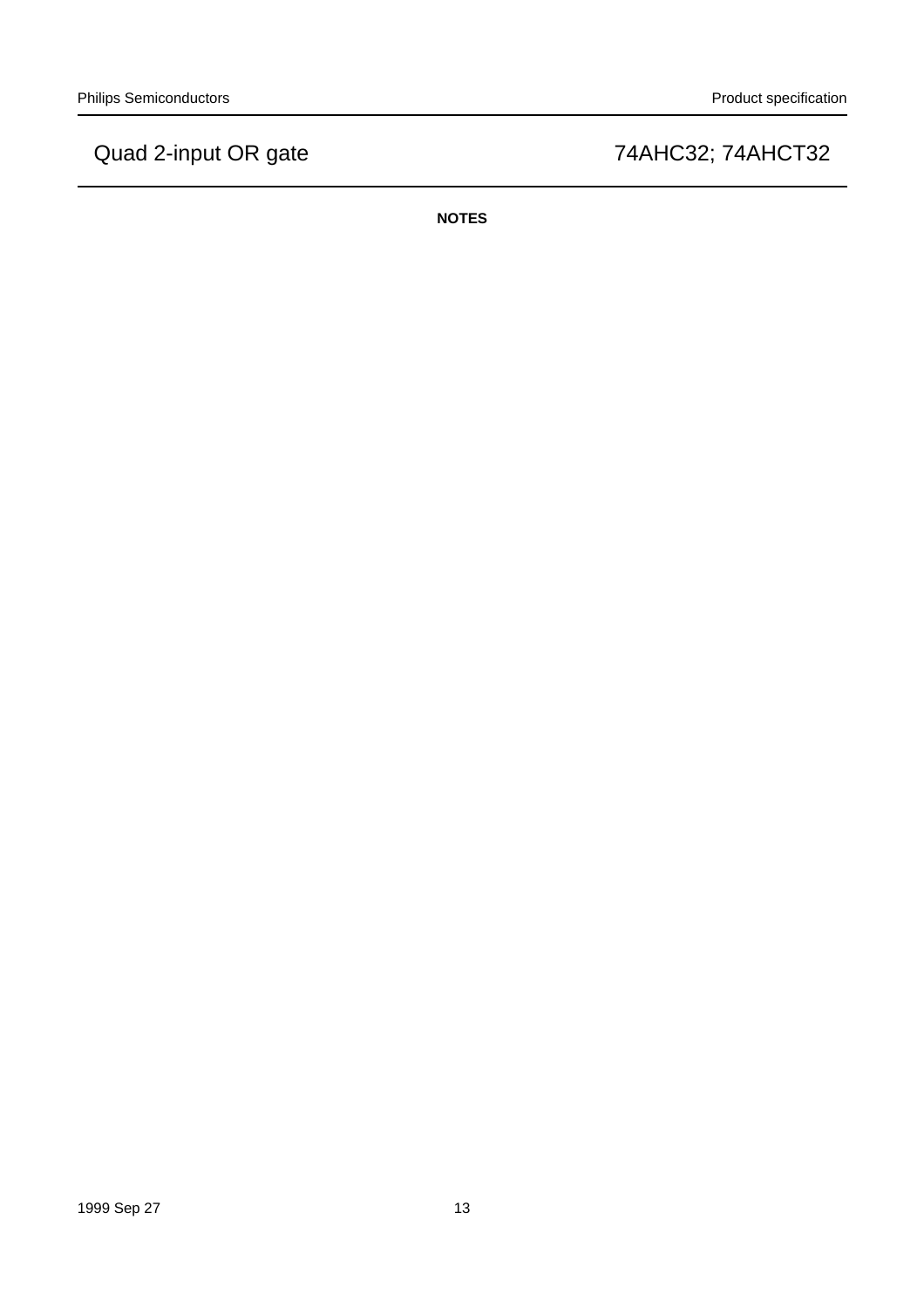**NOTES**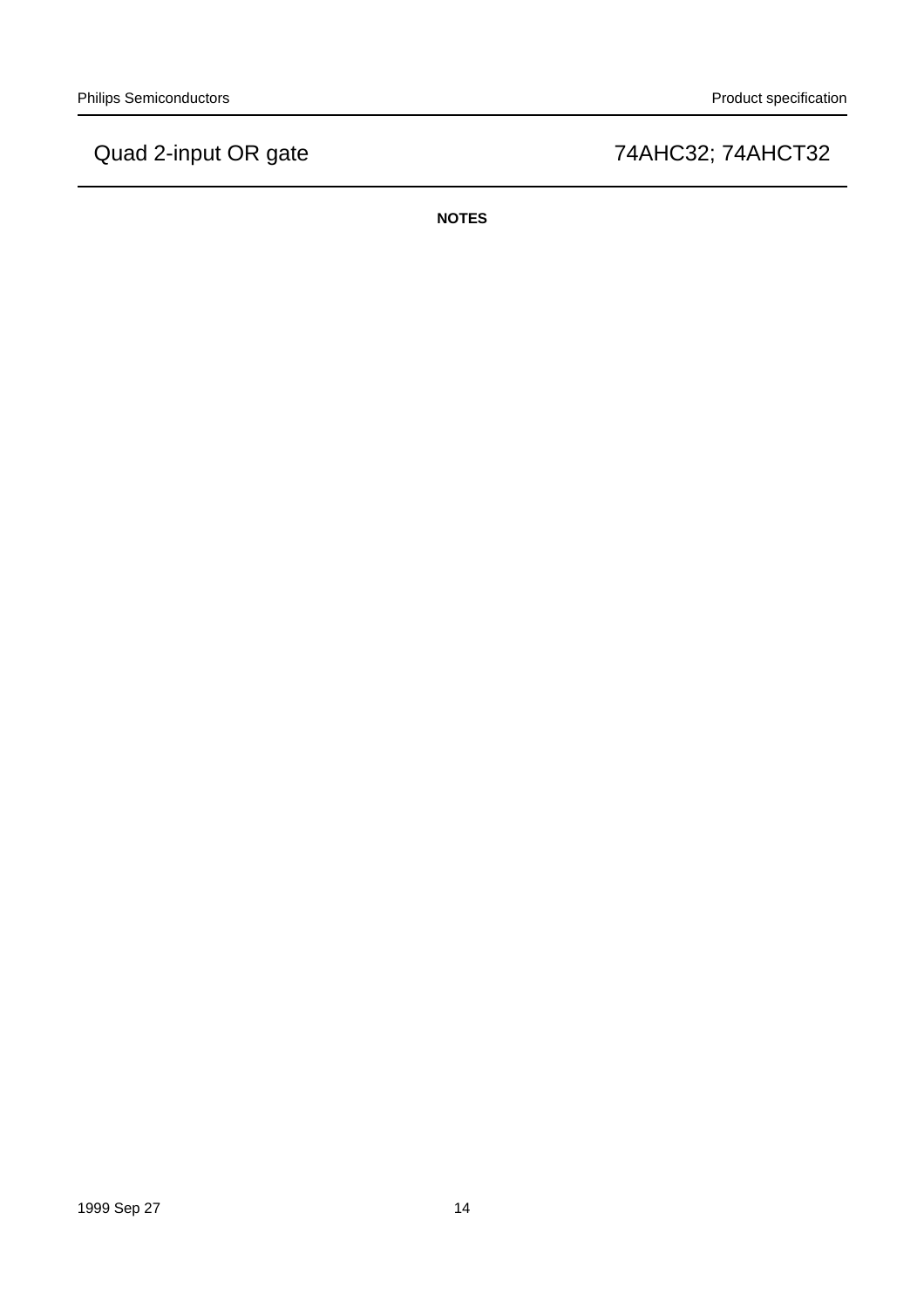**NOTES**